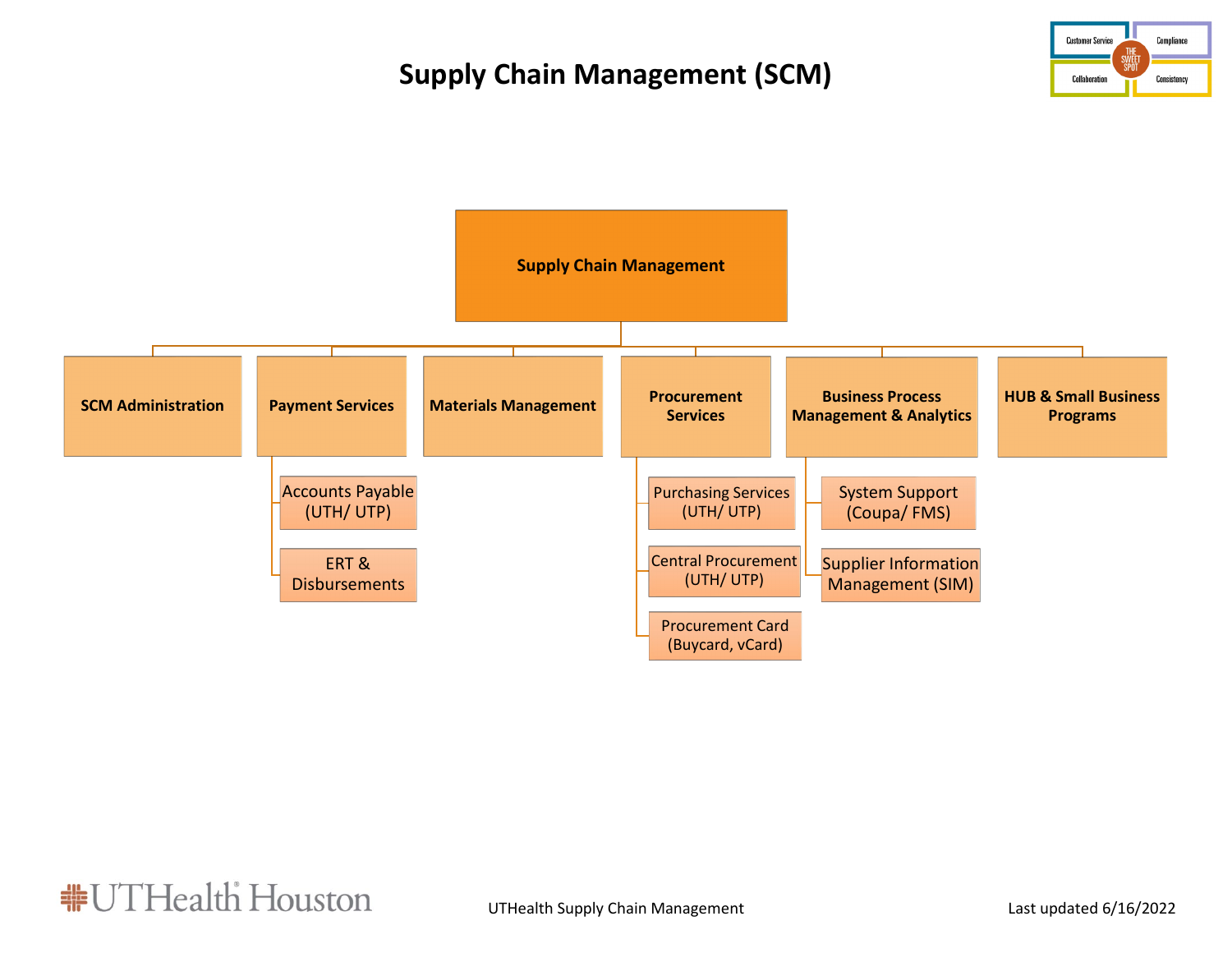# **Supply Chain Management**





**非UTHealth Houston**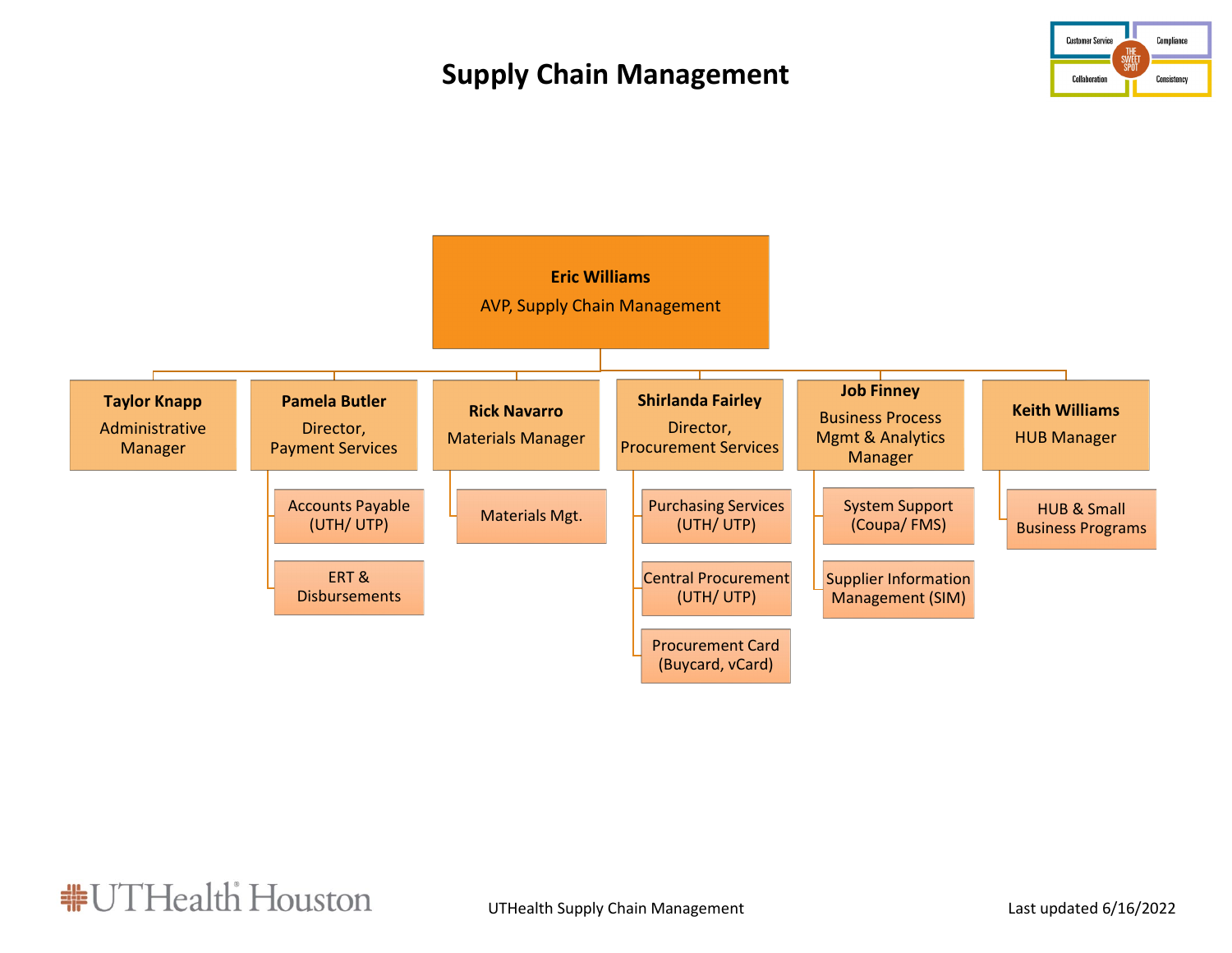#### **Payment Services**





**非UTHealth Houston**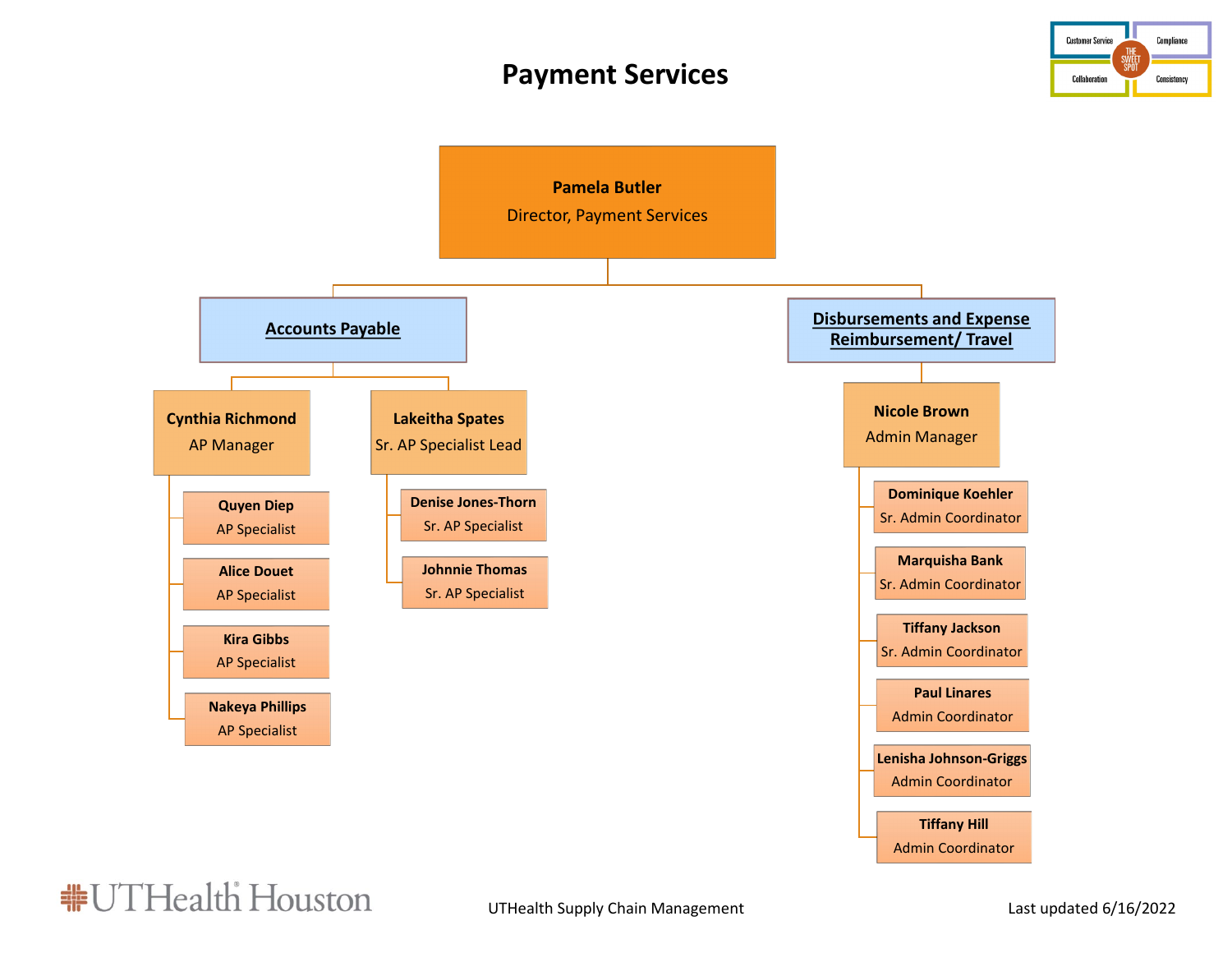#### **Procurement Services**





**非UTHealth Houston**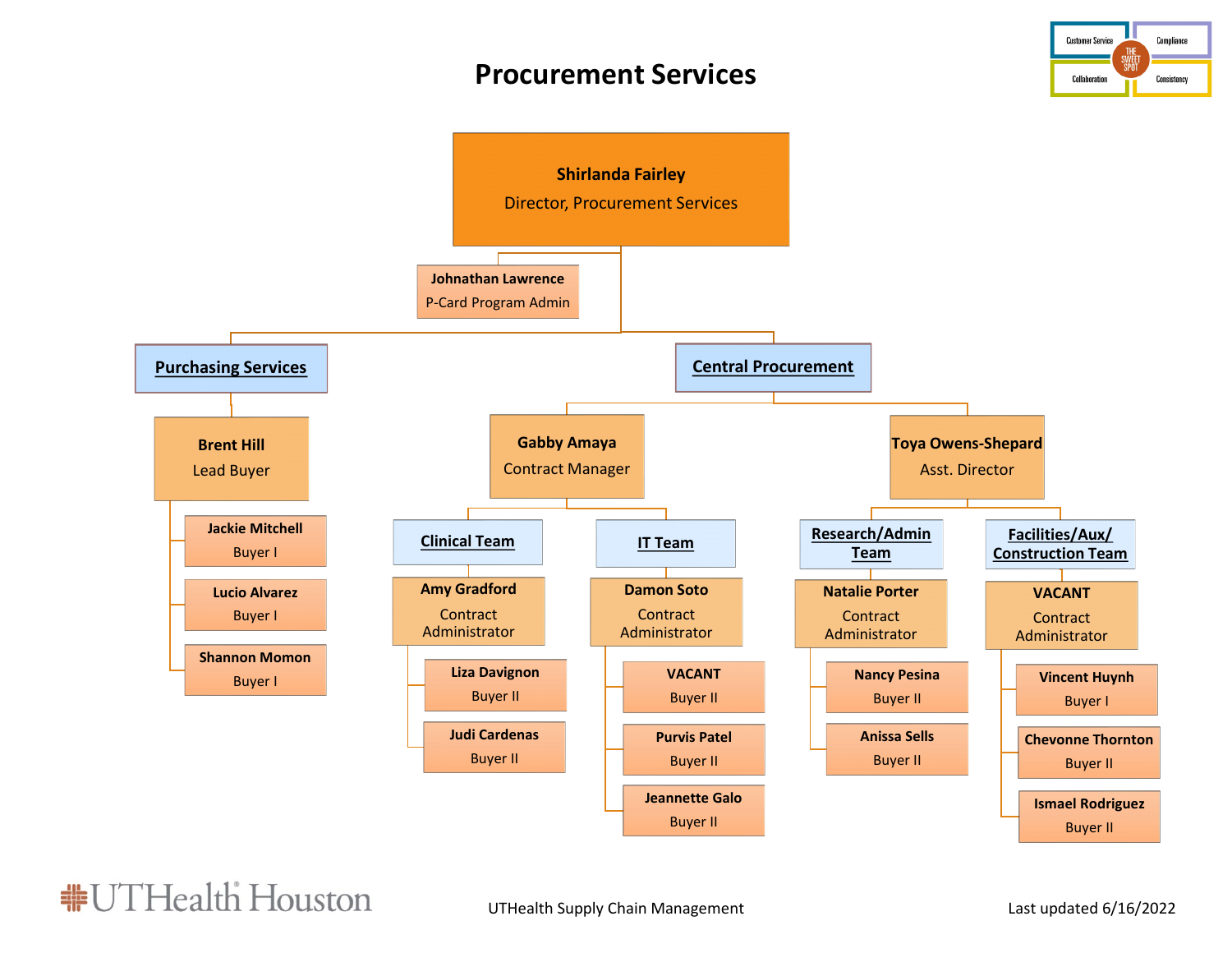# **Business Process Management & Analytics**





**#UTHealth Houston**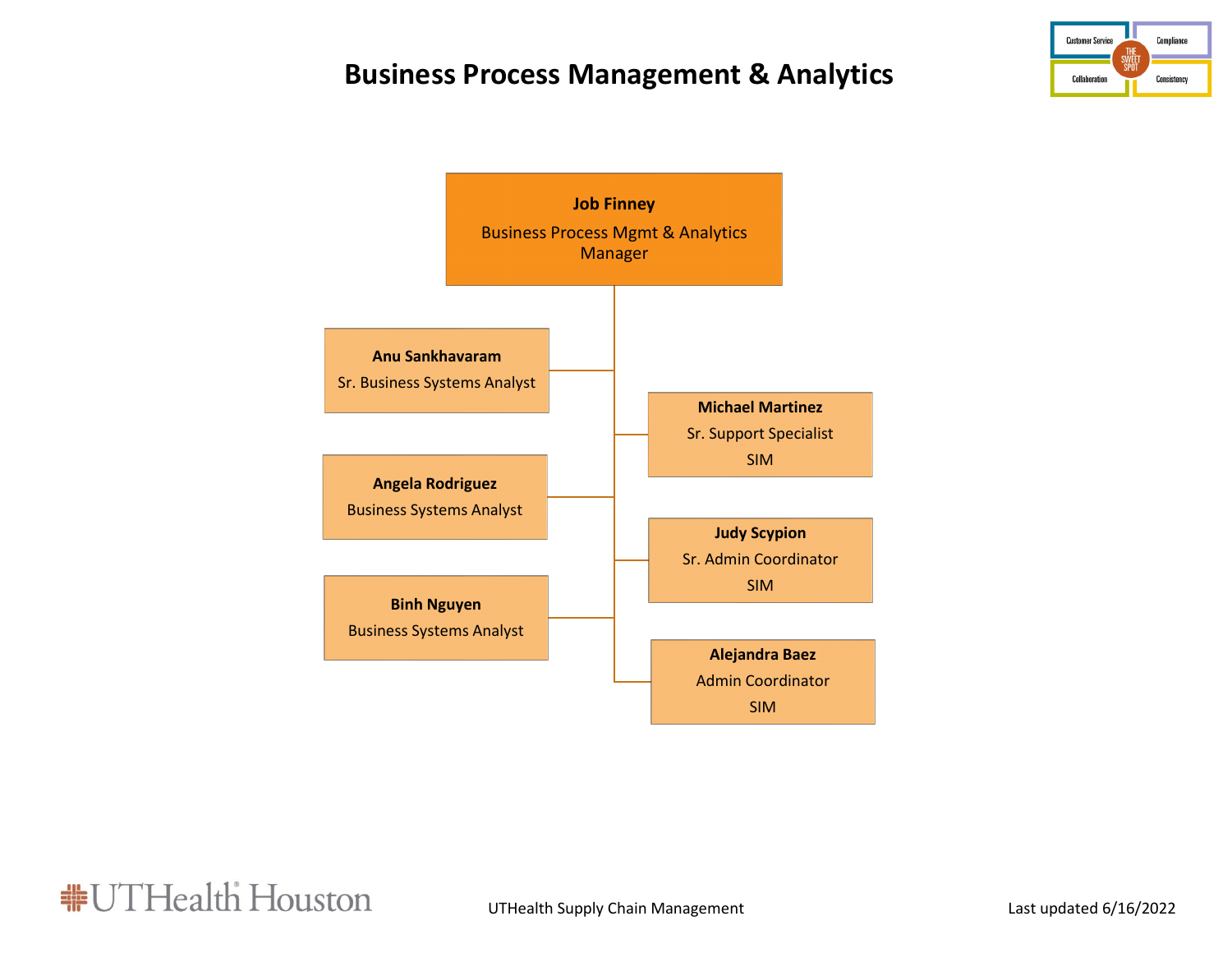### **Materials Management**





**#UTHealth Houston**